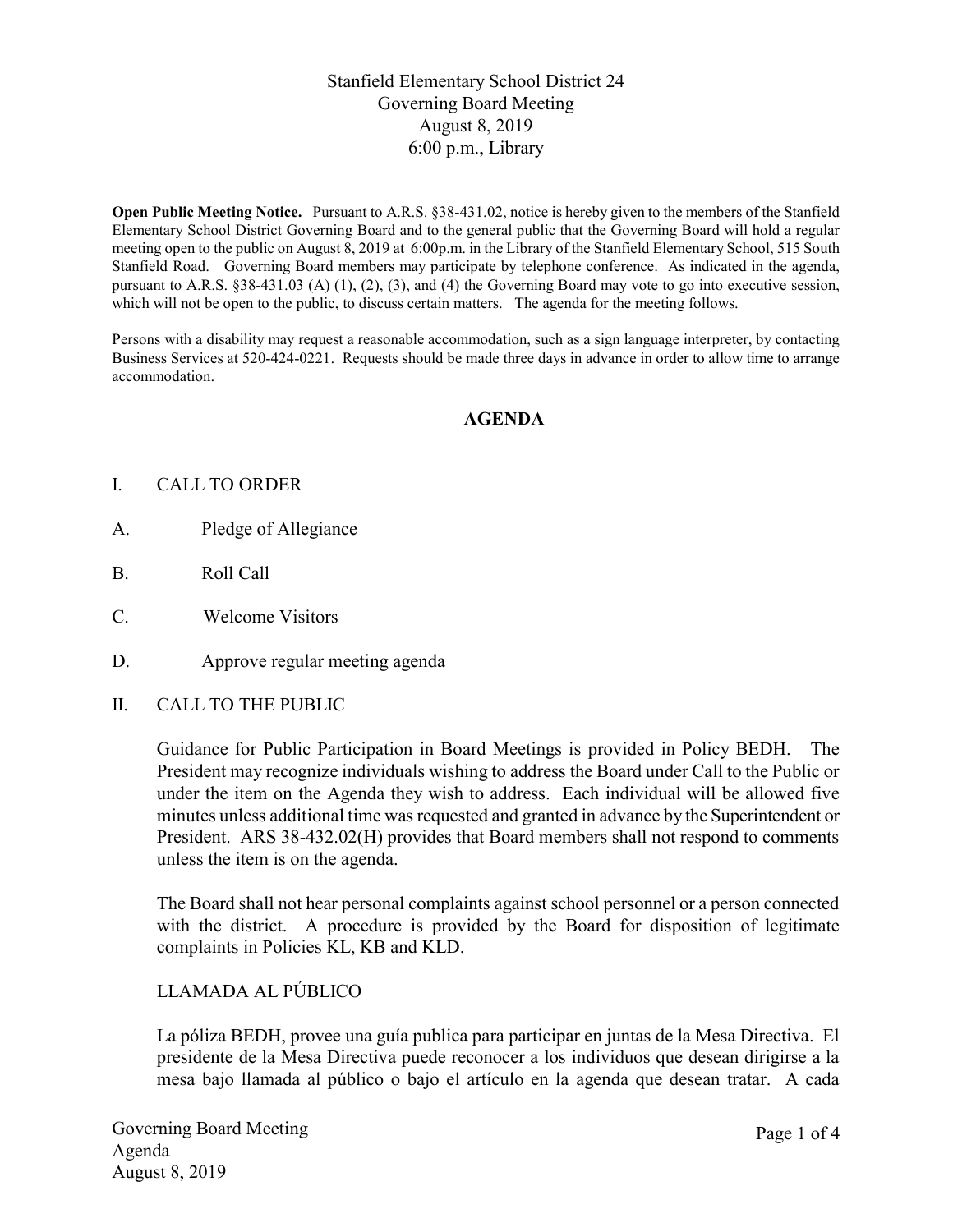individuo se le otorgaran cinco minutos de tiempo, a menos que el Presidente o Superintendente le hayan concedido tiempo adicional por adelantado. La Póliza ARS 38- 432.02 dice que ningún miembro de la mesa responderá a ningún tipo de comentarios de temas que no estén en la agenda.

La mesa no oirá quejas personales en contra de personal de la escuela o personas que tengan alguna conexión con el Distrito. Para este tipo de quejas la mesa provee otro tipo de procedimientos para la disposición de quejas legítimas las cuales se encuentran en las siguientes Pólizas KL, KB, y KLD.

### III. APPROVAL OF MINUTES

Approve the July 11, 2019 regular governing board meeting minutes.

### IV. REPORTS

- A. Superintendent's Report
	- 1. FY19 Audit
	- 2. FY20 Federal and State Grants
	- 3. School year kick off
	- 4. Tohono O' Odham outreach
- B. July Public Funds Expenditure Reports (Pages 1-4)
- C. July Student Activities Report (Page 5)
- D. Principal's Report (Page 6-7)
- E. Operations Support Services Reports (Page 8-10)
	- 1. Technology
	- 2. Maintenance
	- 3. Transportation

### V. NEW BUSINESS ACTION ITEMS – PERSONNEL

All hiring is pending satisfactory completion of background investigation, records verification, and fingerprint report.

- A. Approve Melissa Sadorf and Adriana Gaona as Qualified Evaluators for the 2019-2020 school year
- B. Approve extra duty for the 2019-20 school year for Laura Scavo, STEP programming
- C. Accept contract declined for Martha Aguirre, Substitute Teacher, effective August 5, 2019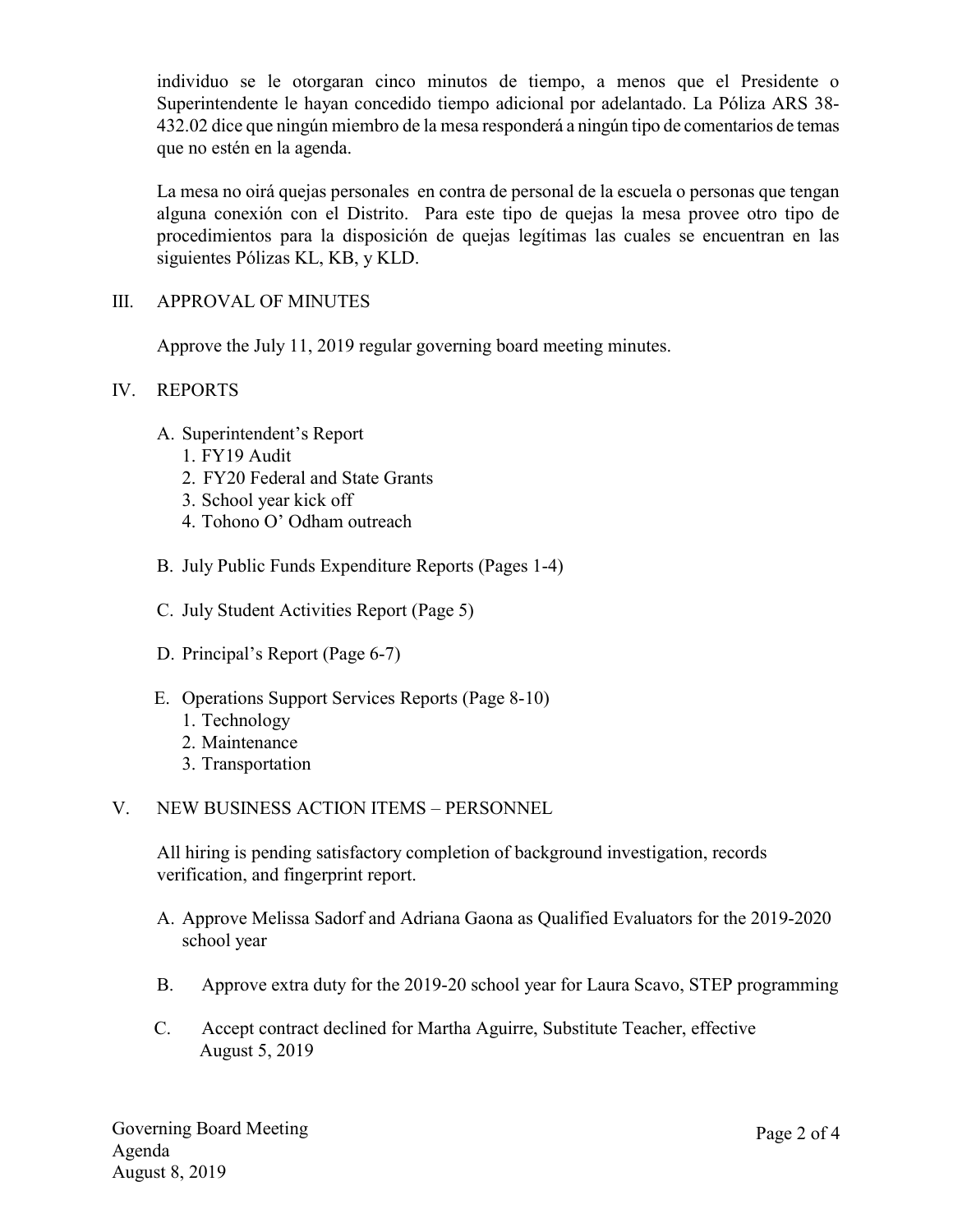D. Approve extra duty contracts for the 2019-20 school year:

- 1. Hermelina Liddell, Gifted Coordinator
- 2. Sultan Ali, Firewatch
- 3. Rudy Macias, Boys Soccer, Boys Basketball, Boys Flag Football
- 4. Luis Espuma, Basball, Softball
- VI. NEW BUSINESS ACTION ITEMS BUSINESS
	- A. Ratify approval of payroll vouchers
		- 1. PV1 \$9,180.29
		- 2. PV2 \$43,462.95
	- B. Ratify approval of expense vouchers
		- 1. EV1954 \$14,850.35
		- 2. EV1955 \$14,258.96
		- 3. EV1956 \$1,571.50
		- 4. EV2001 \$61,898.43
		- 5. EV2002 \$17,725.12
		- 6. EV2003 \$16,787.24
	- C. Ratify approval of the 2019-2020 tax rate: Primary 3.1978, Secondary 0.000, Total Tax Rate: 3.1978 (Page 11)
	- D. Approve 2020-2021 school year calendar. (Page 12)
	- E. Approve the FY19 Preventative Maintenance Reporting Statement (Page 13)
	- F. Approve out of state travel for Superintendent to attend the NREA Conference in Louisville, KY, October 23-26, 2019
	- G. Approve out of state travel for Superintendent and Board Members to attend the NSBA Annual Conference in Chicago, IL, April 4-6, 2020

H. Accept the Stanfield Elementary School District 2019-20 Revised IT Policy Handbook (Separate Packet)

- VIII. NEW BUSINESS ACTION ITEMS- SCHOOL
- A. Policy Advisories, Second Reading and Adoption:
	- 1. PA646 DIE Audits/Financial Monitoring
	- 2. PA647 IHAMB-R- Family Life Education
	- 3. PA648 JFAA-Admission of Resident Students
	- 4. PA649 JFAB- Admission of Nonresident Students
	- 5. PA650 KDB-R- Public Right to Know/Freedom of Information

### IX. FUTURE AGENDA ITEMS

Governing Board Meeting Agenda August 8, 2019